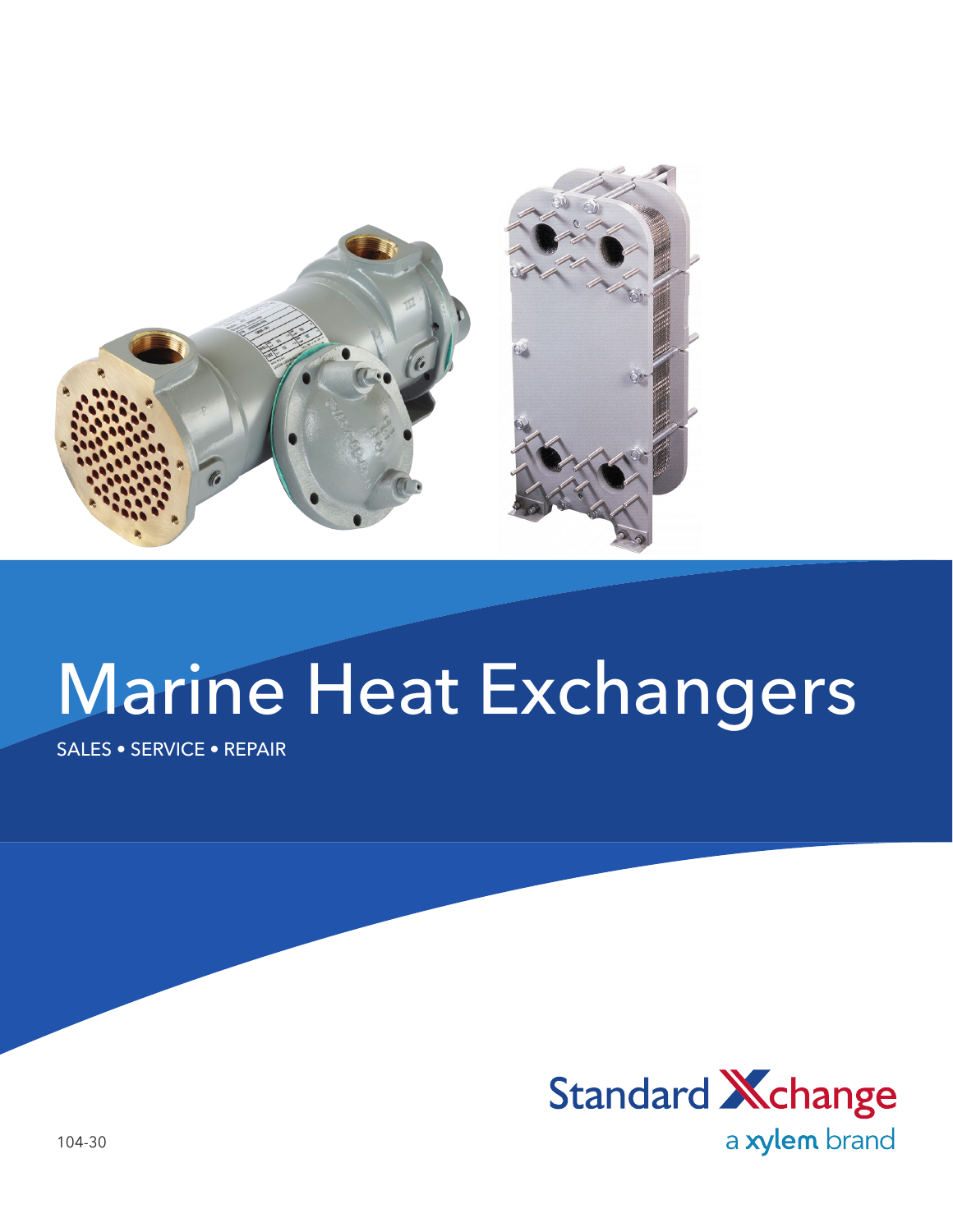### Standard Xchange Heat Exchangers for:

**Cooling lube oil** in main propulsion diesels, steam and gas turbines, generator engines, reduction gears, clutches, fans, pumps, compressors. **Cooling water** for diesel jackets, compressors, electronics. **Heating water, fuel oil and lube oil** for many shipboard uses.

We've been building heat exchangers for marine applications since 1917. First as Ross, then as American-Standard and now as Standard Xchange, a Xylem brand. Today practically every US Commercial or US Naval ship in commission has Ross or American-Standard heat exchangers aboard. So do many other vessels operating from ports and on inland waterways all over the world.

Quality is the most important reason. Our comprehensive, fully documented quality assurance program meets the current inspection codes issued by Lloyd's of London, the US Coast Guard, the American Bureau of Shipping, US Navy specification MIL-I-45208, and The Canadian Board of Steamship Inspection.

We built the first shell-and-tube heat exchanger available off-the-shelf, our now famous BCF® and HCF, in popular sizes. And we're noted for the ready availability of our pre-engineered units. When you install Standard Xchange heat exchangers you benefit for our extensive parts and service operations, too. We're there when you need us — worldwide.



#### **CPK SERIES**

**Details:** Most popular design in commercial marine service for water and oil cooling with either fresh or sea water. Removable bundle design with straight tubes and packed floating tubesheet. One-pass and two-pass models. 3" through 31" shell diameters. Request Bulletin 104-38 for additional information.

**Tubes -** 3/8", 5/8" or 3⁄4" diameter, admiralty, 90/10 or 70/30 copper-nickel

**Tubesheets -** Muntz metal, naval brass, 90/10 or 70/30 copper-nickel

| <b>Shell -</b> Carbon steel                                    | Design<br>pressure | 150 psig<br>10.5 kg/cm <sup>2</sup> | 75 psig<br>$5.3 \text{ ka/cm}^2$ |
|----------------------------------------------------------------|--------------------|-------------------------------------|----------------------------------|
| <b>Bonnets -</b> Cast-iron or cast-bronze                      | Desian             | $300^\circ$ F                       | $300^\circ$ F                    |
| <b>Alternate Channels Available -</b> Cast-iron or cast-bronze | temperature        | $149^\circ$ C                       | $149^\circ$ C                    |

**Shellside Tubeside**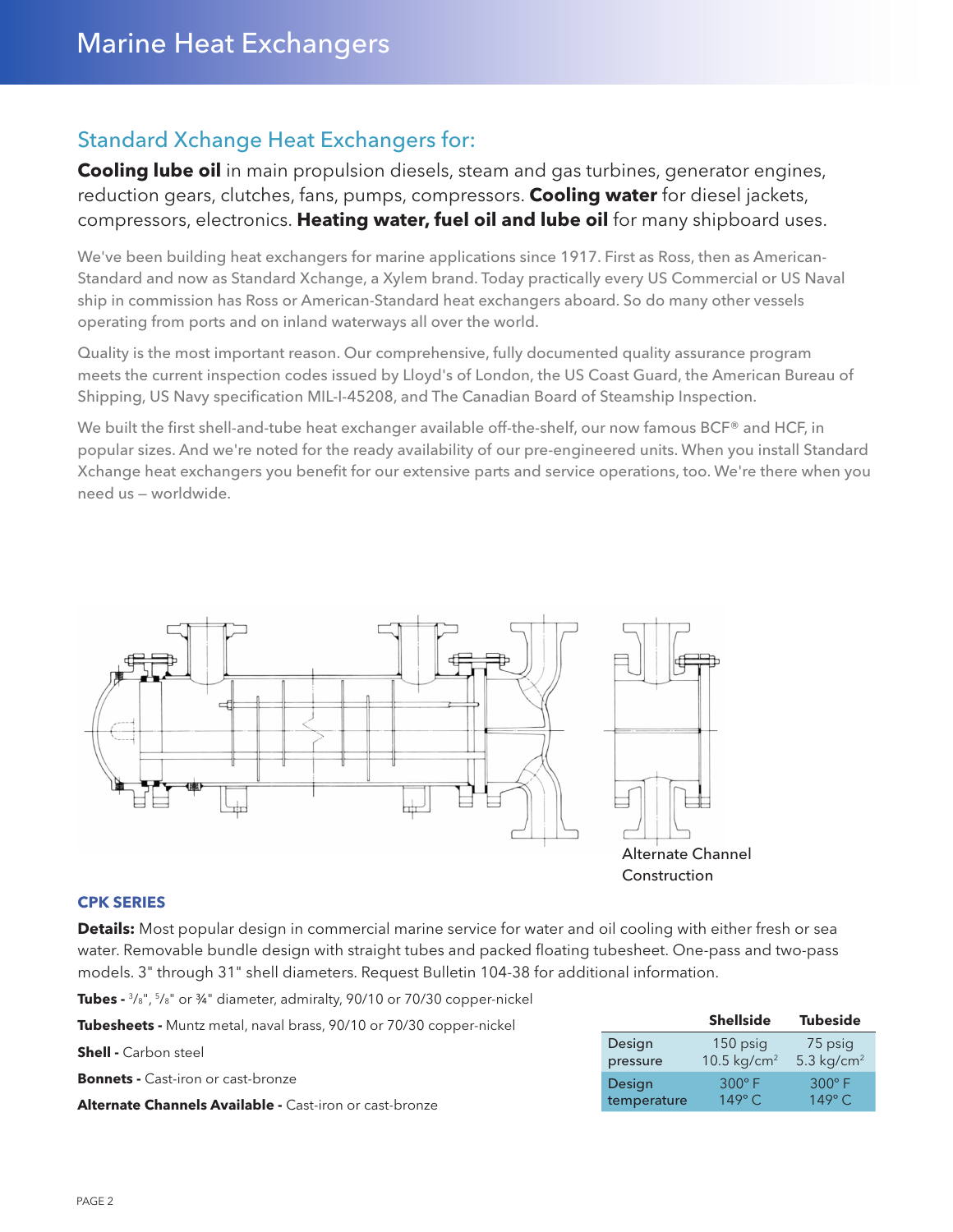

#### **TYPE HCF-B**

**Details:** Where lower heat loads are encountered in freshwater and lube oil cooling. Fixed tubesheet, straighttube design, fabricated from stocked components. One-, two- or four-pass models. 2" through 8" shell diameters. Complete units available from stock in "BCF" version. See Bulletin 104-23 for details.

| Tubes - $\frac{1}{4}$ , $\frac{3}{8}$ or $\frac{5}{8}$ diameter, admiralty, 90/10 or 70/30 copper-nickel |                    | <b>Shellside</b>          | <b>Tubeside</b>                       |
|----------------------------------------------------------------------------------------------------------|--------------------|---------------------------|---------------------------------------|
| <b>Tubesheets -</b> Brass or 90/10 copper-nickel face plate                                              | Design<br>pressure | 200 psig<br>14.1 $kg/cm2$ | $150$ psig<br>10.5 kg/cm <sup>2</sup> |
| <b>Shell - Brass</b>                                                                                     | Design             | $300^\circ$ F             | $300^\circ$ F                         |
| <b>Bonnets - Cast-iron or cast-bronze</b>                                                                | temperature        | $149^\circ$ C             | $149^\circ$ C                         |
|                                                                                                          |                    |                           |                                       |

#### **NAVY COOLERS TO MIL-C-15730**

Standard Xchange manufactures a complete line of Type A oil and water coolers for surface vessels and submarine service, meeting the requirements of MIL-C-15730.

Standard coolers are Classes 3, 4 and 5, freshwater and seawater cooled. Special high-pressure seawater coolers in Classes 1 and 2 are available on request.



#### **NAVY BCP**

**Details:** Removable bundle design with straight tubes and packed floating head. Brazed shell assembly using red brass shell, bronze hubs with cast bronze bonnets. One- or twopass tube side, 3" through 8" shell diameters.



#### **NAVY EU**

**Details:** Standard U-tube, removable bundle design. Welded shell construction with cast bonnet. Two-pass tube side with single or double tubesheet. 4" through 23" shell diameters. Available with high-pressure tube side on request.



#### **NAVY EP**

**Details:** Removable bundle design with straight tubes and packed floating tubesheet. Welded shell construction with cast bonnets. One- or two-pass tube side with single or double tubesheet. 3" through 23" shell diameters.



#### **NAVY EF**

**Details:** Standard fixed bundle coolers with double-tube/ double-tubesheet construction. Specifically designed for hydraulic cooling applications. All-welded shell with cast bonnets. One- or two-pass tube side. 4" through 12" shell diameters.